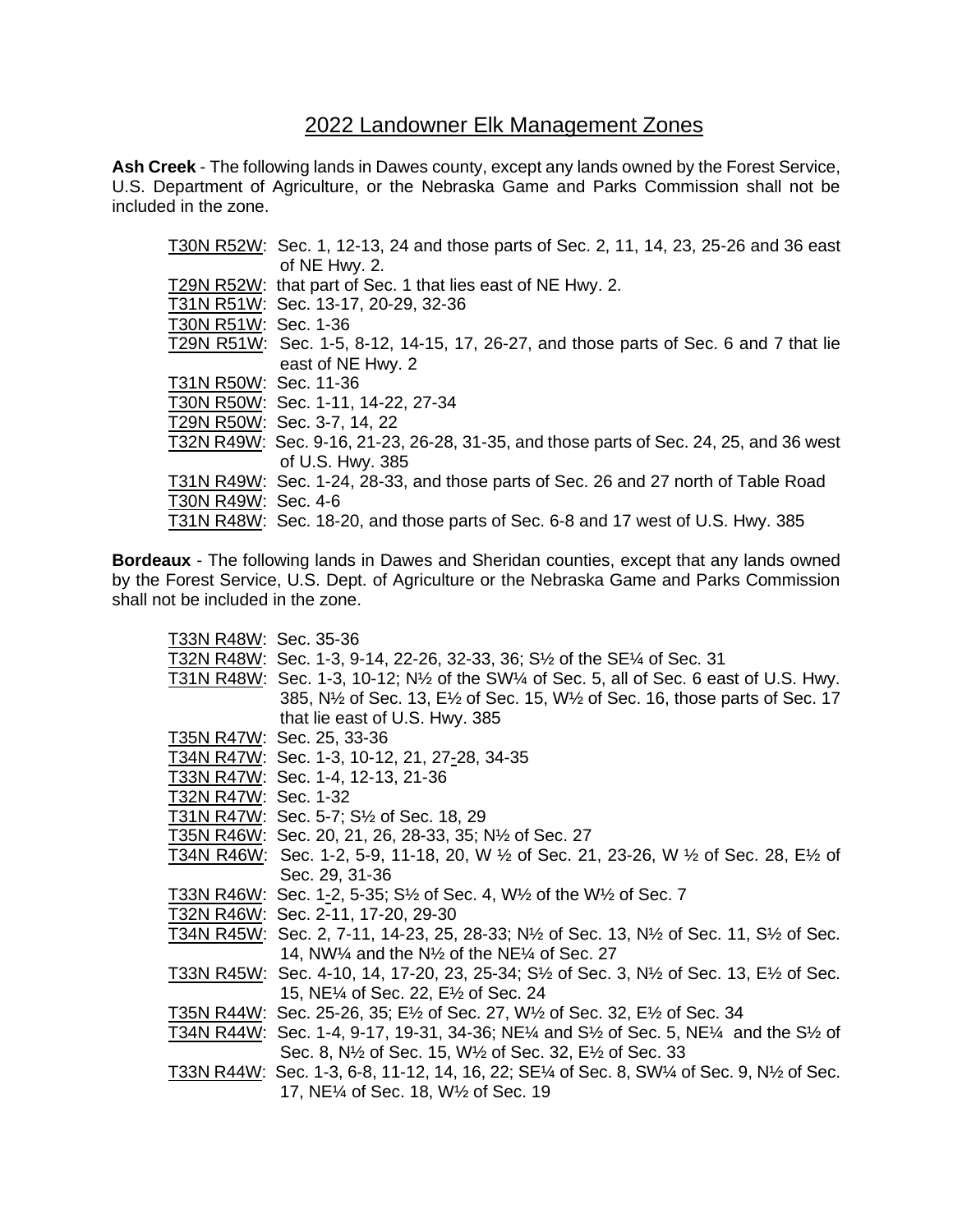T35N R43W: Sec. 29-33; S½ of Sec. 27, S½ of Sec. 28 T34N R43W: Sec. 3-8, 18, 30 T30N R47W: Sec. 7-8 T30N R48W: Sec. 9-12, 15, 23 T30N R44W: N½ of Sec. 35 T30N R43W: Sec. 15-16, 22

**Box Elder** - The following lands in Dawson, Frontier, Hayes and Lincoln counties, except that any lands owned by the Forest Service, U.S. Dept. of Agriculture, or the Nebraska Game and Parks Commission shall not be included in the zone:

T8N R31W: Sec. 1-3, 10-15, 22-26, 35-36 T7N R31W: Sec. 1 T9N R31W: Sec. 11, 13-14, 21-28, 35-36 T8N R30W: Sec. 5-8, 15-22, 25, 29-32, 36 T7N R30W: Sec. 4-6, 8-16 T9N R30W: Sec. 1 T12N R29W: Sec. 9-16, 21-29, 32-36 T11N R29W: Sec. 1-5, 8-36 T11N R30W: Sec. 1-2, 11-15, 24-25, 36 T12N R30W: Sec. 24-25, 35-36 T10N R29W: Sec. 1-6, 9-17, 21-28, 32, 36 T9N R29W: Sec. 1-5, 8-17, 20-27, 34-36 T12N R28W: Sec. 17-21, 26-36 T11N R28W: Sec. 1-36 T10N R28W: Sec. 1-36 T9N R28W: Sec. 3-10, 15-22, 27-34 T10N R26W: Sec. 8, 16-17, 22-27, 34-36 T9N R26W: Sec. 1-3 T9N R27W: Sec. 3-4, 6-10, 17-20, 25-26, 28-29, 35-36 T10N R27W: Sec. 1-2, 32-33 T10N R25W: Sec. 16, 19-20, 29-31 T9N R25W: Sec. 9 T13N R34W: Sec. 2-4, 7-10, 15-18 T11N R36W: Sec. 6 T12N R36W: Sec. 1, 4, 15, 31 T13N R36W: Sec. 23, 28-29, 30-33 T12N R37W: Sec. 1-4, 9-24 T12N R35W: Sec. 12-13 T13N R37W: Sec. 13, 25, 36 T20N R17W: Sec. 32 T12N R38W: Sec. 11-12

**Hat Creek** - The following lands in Dawes and Sioux counties, except that any lands owned by the Forest Service, U.S. Dept. of Agriculture or the Nebraska Game and Parks Commission shall not be included in the zone.

T33N R57W: Sec. 10-11, 14-16, 22-23, 25-26, 35-36 T32N R57W: Sec. 1-2, 11-12; SE¼ of Sec. 9, SW¼ of Sec. 10, N½ of Sec. 14 T33N R56W: Sec. 19; W½ of Sec. 28-29, W½ of Sec. 33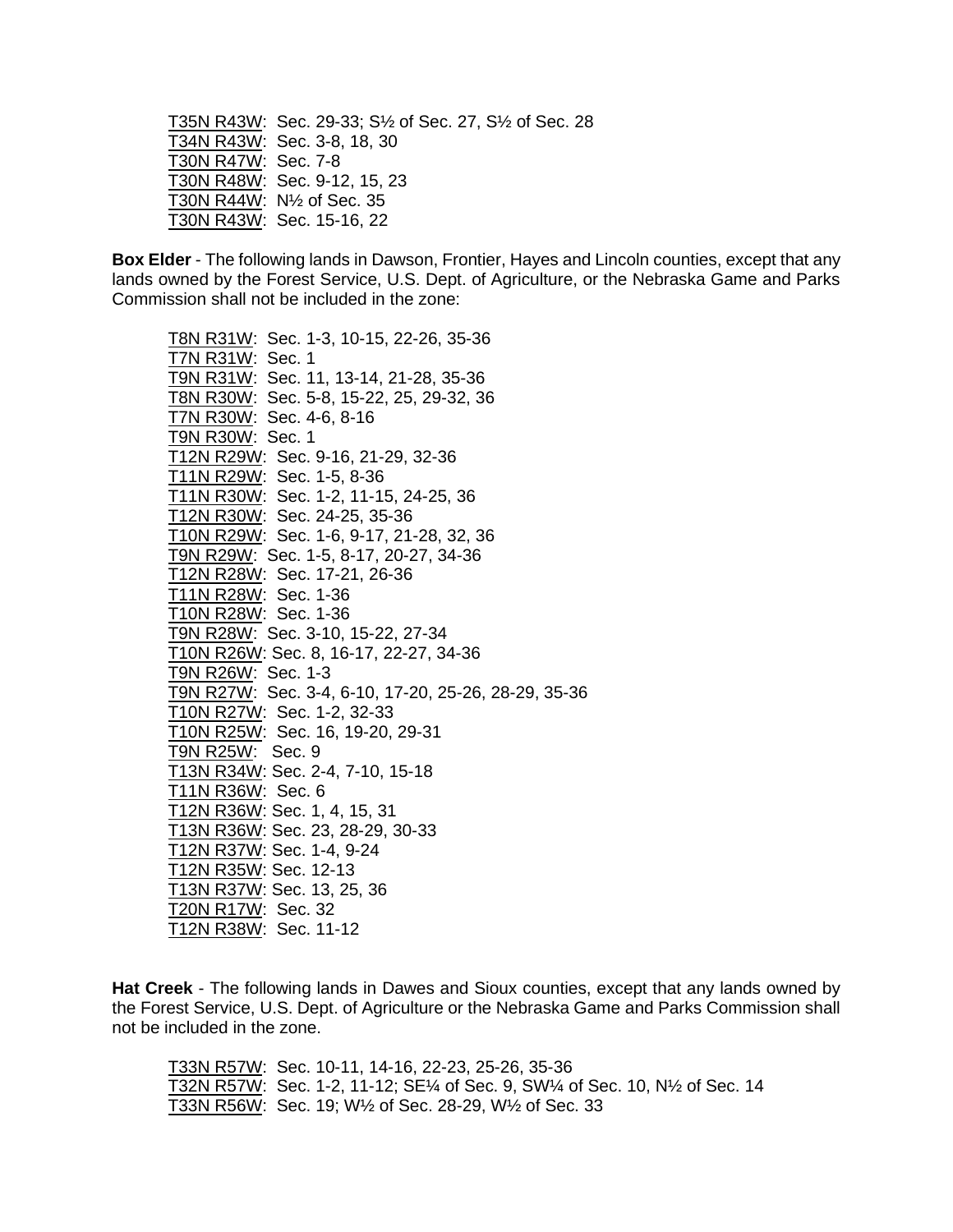|                       | T32N R56W: Sec. 5-18, 23-25, 36                                                                                                  |
|-----------------------|----------------------------------------------------------------------------------------------------------------------------------|
|                       | T32N R55W: Sec. 1-3, 7-36                                                                                                        |
|                       | T31N R55W: W <sup>1</sup> / <sub>2</sub> of Sec. 1, N <sup>1</sup> / <sub>2</sub> of Sec. 2, Sec. 24                             |
|                       | T33N R54W: Sec. 12-14, 24-25, 36                                                                                                 |
| T32N R54W: Sec. 1-36  |                                                                                                                                  |
|                       | T31N R54W: Sec. 1, 3-5, 7, 9, 12, 16-19, 32-35; $N\frac{1}{2}$ of Sec. 10 and that portion of Sec.                               |
|                       | 13 north of U.S. Hwy. 20, N <sup>1/2</sup> Sec. 20, N <sup>1/2</sup> Sec. 21, N <sup>1</sup> /2 Sec. 22, NE <sup>1</sup> /4 of   |
|                       | Sec. 25                                                                                                                          |
|                       | T30N R54W: Sec. 1-6, 8-9, 11, 16, 19-23; E½ of Sec. 20, W½ and SE¼ of Sec. 23, E½                                                |
|                       | of Sec. 26, N <sup>1</sup> / <sub>2</sub> of Sec. 27, N <sup>1</sup> / <sub>2</sub> of Sec. 28                                   |
|                       | T33N R53W: Sec. 18, 32; SW1/4 of Sec. 33                                                                                         |
|                       | T32N R53W: Sec. 1-24, 28-31                                                                                                      |
|                       | T31N R53W: Sec. 6-7, 20, 28-31; E $\frac{1}{2}$ of Sec. 19, and that part of Sec. 18 north of U.S.                               |
|                       | Hwy. 20                                                                                                                          |
|                       | T30N R53W: Sec. 1-4, 7-8, 10-12, 15, 17-23, 34; N½ of Sec. 9, S½ of Sec. 14, W½ of                                               |
|                       | Sec. 24, E <sup>1/2</sup> of Sec. 28                                                                                             |
|                       | T30N R52W: Sec. 4-5, 31-32; NE $\frac{1}{2}$ of Sec. 27, NW $\frac{1}{4}$ of Sec. 26, portions of the S $\frac{1}{2}$ of         |
|                       | Sec. 23 and the N <sup>1</sup> / <sub>2</sub> of Sec. 26 that lies west of U.S. Hwy. 2/71, W <sup>1</sup> / <sub>2</sub> of Sec. |
|                       | 33                                                                                                                               |
|                       | T29N R52W: E1/ <sub>2</sub> of Sec. 14, and parts of Sec. 1 that are east of NE Hwy. 2/71                                        |
| T31N R52W: Sec. 32-33 |                                                                                                                                  |
|                       | T27N R52W: Sec. 1-2, 10-11                                                                                                       |
|                       | T28N R52W: Sec. 25-26, 35                                                                                                        |
| T28N R51W: Sec. 30-31 |                                                                                                                                  |
| T27N R51W: Sec. 6     |                                                                                                                                  |
| T29N R53W: Sec. 12    |                                                                                                                                  |
| T32N R52W: Sec. 5-8   |                                                                                                                                  |

**North Platte River** - The following lands in Banner, Cheyenne, Morrill and Scotts Bluff counties, except that any lands owned by the Forest Service, U.S. Dept. of Agriculture, or the Nebraska Game and Parks Commission shall not be included in the zone:

| T21N R57W: Sec. 33-35  |                                                                                                                 |
|------------------------|-----------------------------------------------------------------------------------------------------------------|
|                        | T20N R57W: Sec. 4-5, 8-9, 34; N1/2 of Sec. 35                                                                   |
|                        | T19N R57W: N <sup>1</sup> / <sub>2</sub> of Sec. 1, NE <sup>1</sup> / <sub>4</sub> of Sec. 2                    |
|                        | T20N R56W: Sec. 9-10, 13-17, 20-29, 33-36; SE 1/4 of Sec. 19                                                    |
|                        | T20N R55W: Sec. 22; E½ of Sec. 21, W½ of Sec. 23, 30                                                            |
| T19N R56W: Sec. 4-6    |                                                                                                                 |
|                        | T19N R48W: Sec. 13; S <sup>1</sup> / <sub>2</sub> of Sec. 11, S <sup>1</sup> / <sub>2</sub> of Sec. 12, 35-36   |
|                        | T18N R57W: Sec. 1, 20, 24; W½ of Sec. 17, N½ and SE¼ of Sec. 18                                                 |
|                        | T17N R57W: Sec. 10; S <sup>1</sup> / <sub>2</sub> and NW1/4 of Sec. 3, N <sup>1</sup> / <sub>2</sub> of Sec. 15 |
| T18N R56W: Sec. 16, 19 |                                                                                                                 |
|                        | T18N R54W: Sec. 13-14, 21-24                                                                                    |
|                        | T18N R53W: Sec. 13-29, 32-36                                                                                    |
|                        | T17N R53W: Sec. 1-6, 8-17                                                                                       |
|                        | T18N R52W: Sec. 1, 10, 12-36                                                                                    |
|                        | T17N R52W: Sec. 1-12, 14-18, 22; NE1/4 of Sec. 27                                                               |
|                        | T18N R51W: Sec. 15-21, 28-33; S <sup>1</sup> / <sub>2</sub> of Sec. 9                                           |
| T17N R51W: Sec. 4-10   |                                                                                                                 |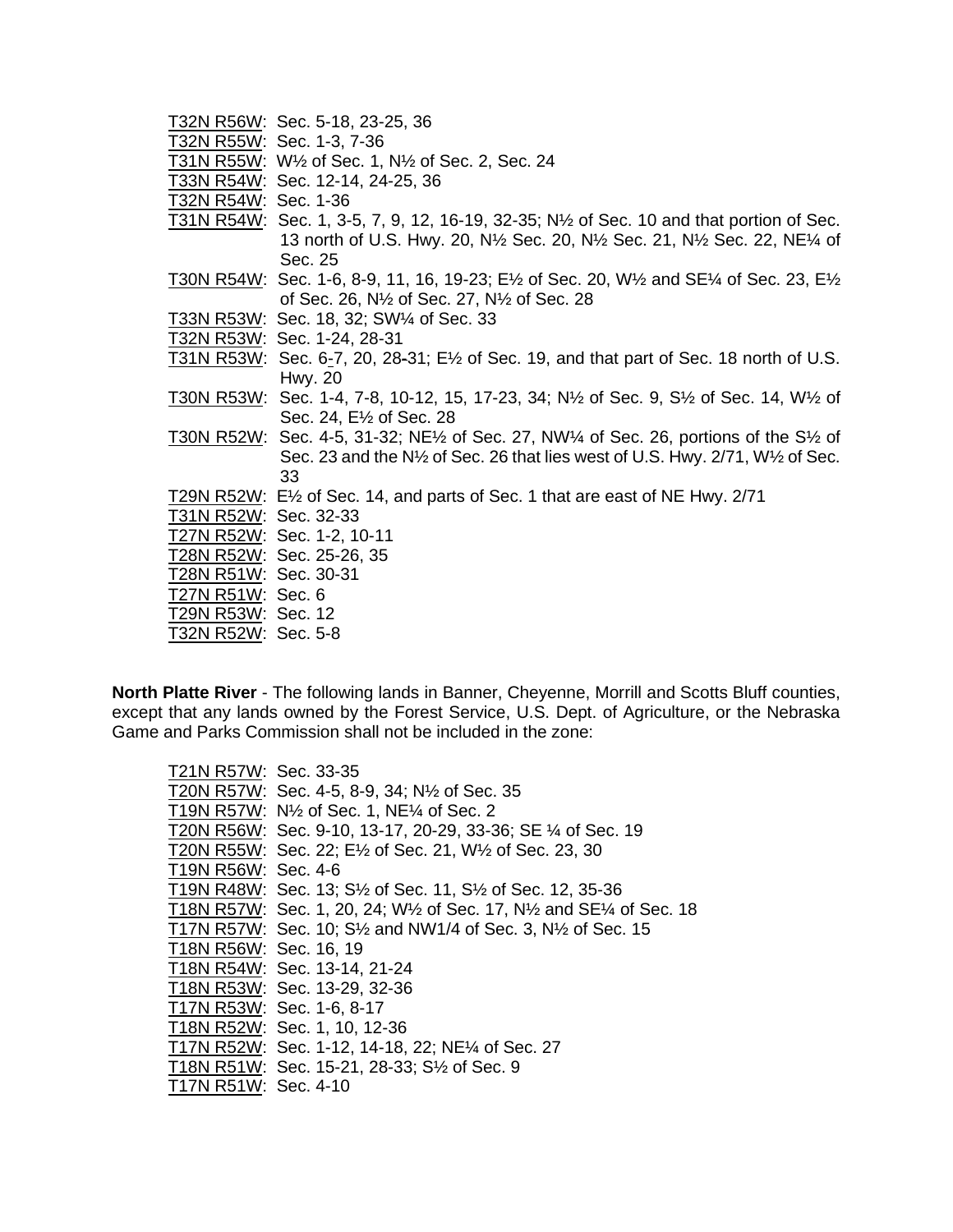|                       | T18N R48W: Sec. 10, 22, 26-27, 33; NE $\frac{1}{4}$ and S $\frac{1}{2}$ of Sec. 9, N $\frac{1}{2}$ of Sec. 15, W $\frac{1}{2}$ of Sec. |
|-----------------------|----------------------------------------------------------------------------------------------------------------------------------------|
|                       | 23                                                                                                                                     |
|                       | T17N R48W: Sec. 1, 11-12; N <sup>1</sup> / <sub>2</sub> of Sec. 13, N <sup>1</sup> / <sub>2</sub> of Sec. 14                           |
| T18N R47W: Sec. 30-31 |                                                                                                                                        |
| T17N R47W: Sec. 7-8   |                                                                                                                                        |
|                       | T17N R45W: E½ of Sec. 8, those portions of Sec. 9 south of NE Hwy. 26, those portions                                                  |
|                       | of the N <sup>1</sup> / <sub>2</sub> of Sec. 16 north of the North Platte River, N <sup>1</sup> / <sub>2</sub> of Sec. 15              |
|                       | T16N R43W: Sec. 15, 22-23, 25-27, 34-36; Sec. 14 south of U.S. Hwy. 26                                                                 |
| T15N R43W: Sec. 1     |                                                                                                                                        |
|                       | T16N R42W: Sec. 29-32; SW1/4 of Sec. 28                                                                                                |
|                       | T15N R42W: Sec. 5-6, N1/2 of Sec. 7, 8                                                                                                 |
| T17N R50W: Sec. 26    |                                                                                                                                        |
| T16N R44W: Sec. 26    |                                                                                                                                        |
|                       | T26N R52W: Sec. 1-4, 11-12                                                                                                             |
| T26N R51W: Sec. 6-7   |                                                                                                                                        |
| T27N R51W: Sec. 30-31 |                                                                                                                                        |
| T27N R52W: Sec. 36    |                                                                                                                                        |
|                       | T23N R51W: Sec. 6-8, 17-18                                                                                                             |

**Niobrara East** - The following lands in Keya Paha, Brown and Boyd counties, except any lands owned by the Forest Service, U.S. Department of Agriculture, or the Nebraska Game and Parks Commission shall not be included in the zone.

T33N R23W: Sec. 13-14, 23-26, 35-36 T33N R22W: Sec. 18-19, 28-33 T33N R20W: Sec 26, 34, 35 T33N R19W: Sec. 14, 19, 23, 30-34 T32N R20W: Sec. 1-3, 10-15, 22-24 north of the Niobrara River T32N R19W: Sec. 1-22 T33N R18W: Sec. 28-29, 32-33 T32N R18W: Sec. 5-8 T32N R22W: Sec. 26-28, 34-35 T35N R12W: Sec. 22-27, 35-36 T35N R11W: Sec. 19-36 T34N R11W: Sec. 1-2, 12-13 T35N R10W: Sec. 19-21, 28-34 T34N R10W: Sec. 3-11, 14-18 T31N R23W: Sec. 12 T31N R22W: Sec. 3, 10

**Niobrara West** - The following lands in Cherry and Keya Paha counties, except any lands owned by the Forest Service, U.S. Department of Agriculture, or the Nebraska Game and Parks Commission shall not be included in the zone.

| T34N R35W: Sec. 35-36 |                              |
|-----------------------|------------------------------|
|                       | T33N R35W: Sec. 1-2, 11-12   |
| T34N R34W: Sec. 31-32 |                              |
|                       | T33N R34W: Sec. 4-10, 13-25  |
|                       | T33N R33W: Sec. 19-21, 25-36 |
| T34N R32W: Sec. 13-36 |                              |
| T33N R32W: Sec. 1-36  |                              |